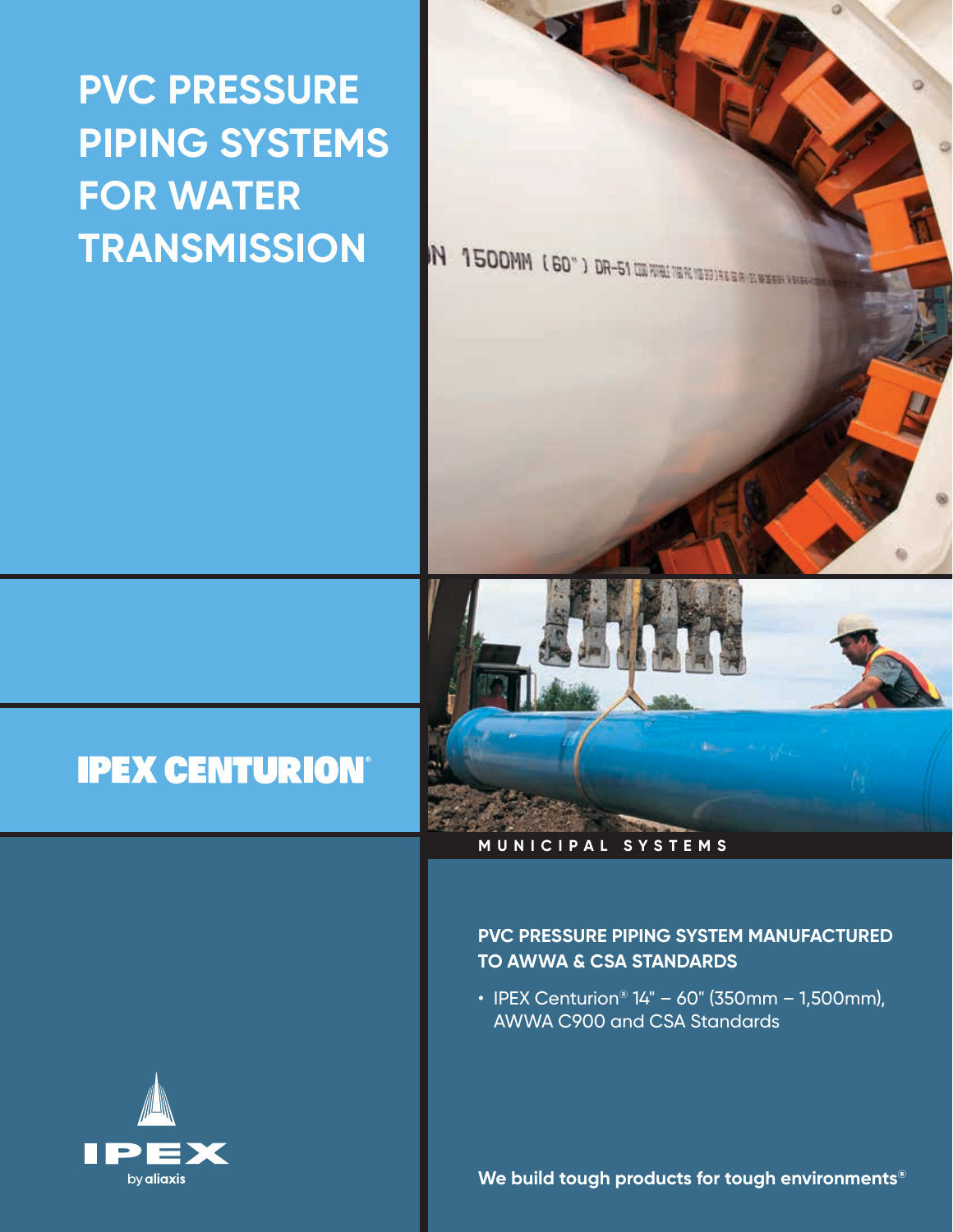# **IPEX CENTURION®**

**14" – 60" (350mm – 1,500mm)**

# **UNMATCHED VERSATILITY & EASE OF INSTALLATION**

IPEX Centurion<sup>®</sup> extends the benefits of Blue Brute to larger diameters of pipe and new applications. The versatility and ease of installation of IPEX Centurion is unmatched – and costly and difficult to install corrosion protection is eliminated. In addition, unlike HDPE or concrete pressure pipe, every length of IPEX Centurion is tested to twice its Pressure Class/Rating.

### **CORROSION RESISTANT PERFORMANCE**

IPEX Centurion systems are resistant to corrosion from aggressive soils and galvanic action.

### **BOTTLE-TIGHT JOINTS, REMOVABLE GASKETS**

IPEX's patented gasket system not only withstands many times the rated system pressure, but also withstands full vacuum pressures. The unique removable gasket system allows special oil-resistant (nitrile) gaskets to be easily installed when working in contaminated soils.

## **THIRD-PARTY CERTIFICATION**

All IPEX municipal systems are third-party certified as applicable. In addition, IPEX Centurion and Blue Brute systems have Factory Mutual approval and Underwriter's Laboratories (ULI and ULC) listings.

### **SUPERIOR HYDRAULICS**

The glass-like finish of PVC reduces friction losses and eliminates the tuberculation common in iron pipes. As a result, pumping costs are reduced and water quality is maintained.

### **CAST IRON OUTSIDE DIAMETER (CIOD)**

IPEX Centurion systems are manufactured with a cast iron outside diameter (CIOD). This is compatible with waterworks valves, appurtenances and restrainers.





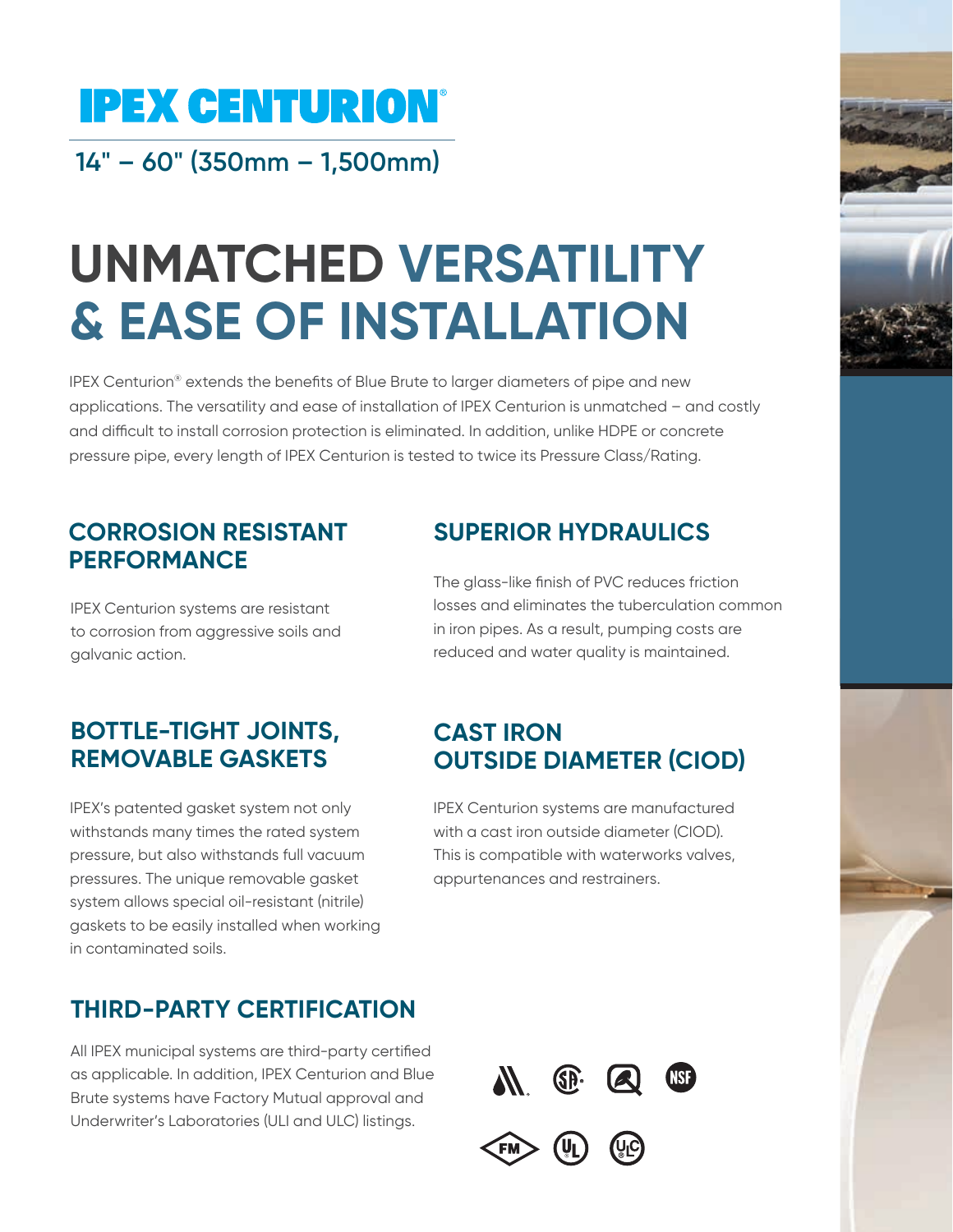

**EVERY DAY CONSTRUCTION PROJECTS ARE BREAKING GROUND IN SOME OF THE WORLD'S TOUGHEST AND MOST DEMANDING ENVIRONMENTS. CHANCES ARE THAT IPEX BRAND PRODUCTS AND PEOPLE ARE THERE.**

Building on this strength is IPEX's dedication to product and service innovation – driven by customer needs. As one of the first to pioneer PVC pipe in North America, our commitment to innovation has led to many industry firsts. IPEX companies continually introduce new or enhanced products that are easier to work with, are longer lasting and deliver greater value to the customer.

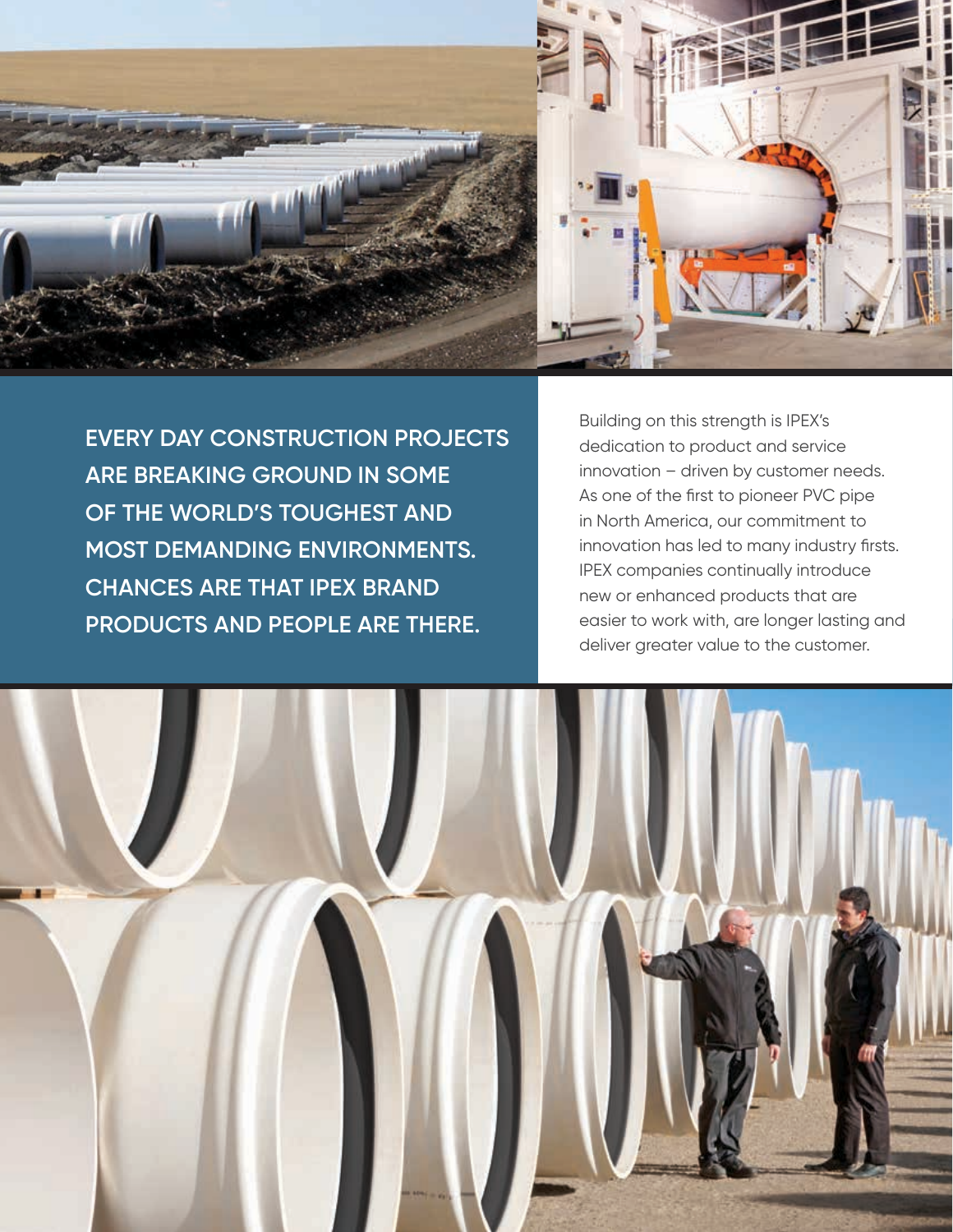

A CONTRACTORY AND A LONGITUDE AND AIR 215 × 1891 .

 $F^0$ 

### **PRESSURE CLASSES / PRESSURE RATINGS**

Water distribution systems normally consist of smaller diameter Blue Brute or Bionax pipe 4" – 12" (100mm – 300mm), where our water transmission systems consist of 14" – 60" (350mm – 1,500mm) Centurion pipe.

CIOD pipes in all these size ranges are referred to as having a Pressure Class by AWWA C900, and a Pressure Rating by CSA B137.3. Both standards include a 2:1 safety factor for pressure.

### **AWWA Pressure Classes CSA Pressure Ratings**

| <b>Dimension</b><br>Ratio | <b>PSI</b> | kPa   |
|---------------------------|------------|-------|
| 14                        | 305        | 2,130 |
| 18                        | 235        | 1,620 |
| 25                        | 165        | 1,150 |
| 32.5                      | 125        | 860   |
| 41                        | 100        | 690   |
| 51                        | 80         | 550   |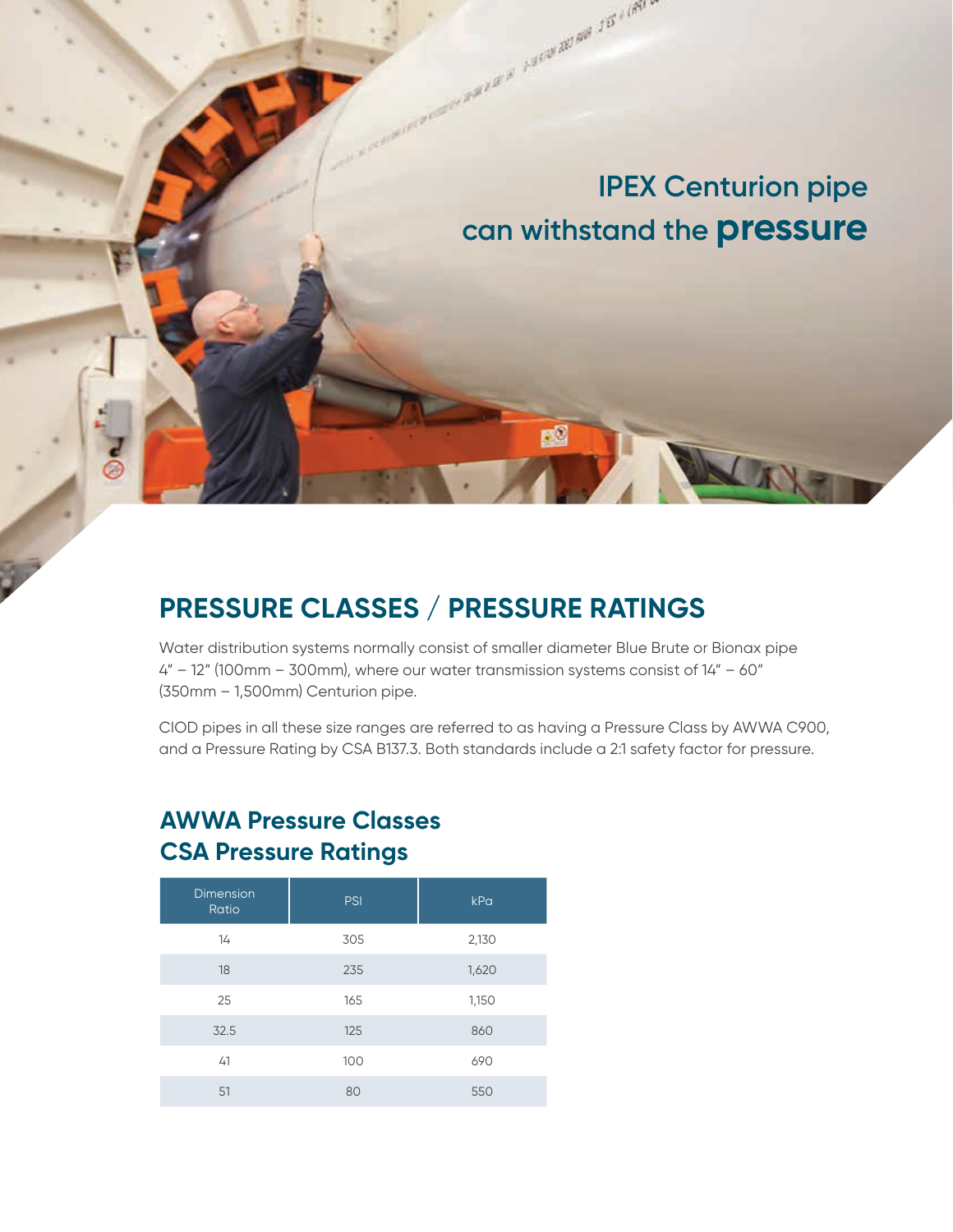# **IPEX Centurion is a natural choice for gravity flow lines**

### **GRAVITY APPLICATIONS**

With its pressure rated joints and non-corroding construction, IPEX Centurion is a natural choice for gravity flow lines. When designing any flexible conduit application, the ring deflection should be calculated for the applicable loading conditions. The following table shows the ring deflections for different DRs based on depth of bury and H20 loading. For more information on how to calculate ring deflections for PVC pipe, please refer to the IPEX Technical Manual Volume II: Sewer Piping Systems Design.

| <b>ASTM Embedment</b>  |           | Density                    |                 |           | Depth of Cover |     |                |     |     |     |     |     |     |     |     |      |      |      |      |
|------------------------|-----------|----------------------------|-----------------|-----------|----------------|-----|----------------|-----|-----|-----|-----|-----|-----|-----|-----|------|------|------|------|
| Material               |           | (Proctor)<br><b>AASHTO</b> | E' psi<br>(kPa) | <b>DR</b> | ft             | п   | $\overline{2}$ | 4   | 6   | 8   | 10  | 15  | 20  | 25  | 30  | 35   | 40   | 45   | 50   |
| <b>Classification</b>  |           | $T-99$                     |                 |           | m              | 0.3 | 0.6            | 1.2 | 1.8 | 2.4 | 3.0 | 4.6 | 6.1 | 7.6 | 9.1 | 10.7 | 12.2 | 13.7 | 15.2 |
|                        |           |                            |                 | 51        |                | n/r | 0.5            | 0.3 | 0.4 | 0.4 | 0.5 | 0.7 | 0.9 | 1.1 | 1.4 | 1.6  | 1.8  | 2.0  | 2.3  |
| Manufactured           |           |                            | 3,000           | 41        |                | n/r | 0.5            | 0.3 | 0.4 | 0.4 | 0.4 | 0.7 | 0.9 | 1.1 | 1.3 | 1.6  | 1.8  | 2.0  | 2.2  |
| Granular<br>Angular    | Class I   | 90%                        | (20700)         | 32.5      |                | 0.7 | 0.5            | 0.3 | 0.3 | 0.4 | 0.4 | 0.7 | 0.9 | 1.1 | 1.3 | 1.5  | 1.7  | 2.0  | 2.2  |
|                        |           |                            |                 | 25        |                | 0.7 | 0.5            | 0.3 | 0.3 | 0.4 | 0.4 | 0.6 | 0.8 | 1.0 | 1.2 | 1.4  | 1.6  | 1.9  | 2.1  |
|                        |           |                            |                 | 51        |                | n/r | 0.7            | 0.5 | 0.5 | 0.6 | 0.7 | 1.0 | 1.3 | 1.7 | 2.0 | 2.3  | 2.7  | 3.0  | 3.4  |
|                        |           |                            | 2.000           | 41        |                | n/r | 0.7            | 0.5 | 0.5 | 0.6 | 0.7 | 1.0 | 1.3 | 1.7 | 2.0 | 2.3  | 2.6  | 3.0  | 3.3  |
|                        | Class II  | 90%                        | (13000)         | 32.5      |                | 1.0 | 0.7            | 0.5 | 0.5 | 0.5 | 0.6 | 1.0 | 1.3 | 1.6 | 1.9 | 2.2  | 2.6  | 2.9  | 3.2  |
| Clean Sand<br>& Gravel |           |                            |                 | 25        |                | 1.0 | 0.7            | 0.4 | 0.5 | 0.5 | 0.6 | 0.9 | 1.2 | 1.5 | 1.8 | 2.1  | 2.4  | 2.7  | 2.9  |
|                        |           |                            |                 | 51        |                | n/r | 1.5            | 1.0 | 1.1 | 1.1 | 1.3 | 2.0 | 2.6 | 3.3 | 4.0 | 4.6  | 5.3  | 5.9  | 6.6  |
|                        |           |                            | 1.000           | 41        |                | n/r | 1.4            | 1.0 | 1.0 | 1.1 | 1.3 | 1.9 | 2.6 | 3.2 | 3.8 | 4.5  | 5.1  | 5.8  | 6.4  |
|                        |           | 80%                        | (7000)          | 32.5      |                | 2.0 | 1.3            | 0.9 | 1.0 | 1.0 | 1.2 | 1.8 | 2.4 | 3.0 | 3.6 | 4.2  | 4.8  | 5.4  | 6.0  |
|                        |           |                            |                 | 25        |                | 1.7 | 1.1            | 0.8 | 0.8 | 0.9 | 1.0 | 1.6 | 2.1 | 2.6 | 3.1 | 3.6  | 4.2  | 4.7  | 5.2  |
|                        |           | 90%                        | 1.000<br>(7000) | 51        |                | n/r | 1.5            | 1.0 | 1.1 | 1.1 | 1.3 | 2.0 | 2.6 | 3.3 | 4.0 | 4.6  | 5.3  | 5.9  | 6.6  |
|                        |           |                            |                 | 41        |                | n/r | 1.4            | 1.0 | 1.0 | 1.1 | 1.3 | 1.9 | 2.6 | 3.2 | 3.8 | 4.5  | 5.1  | 5.8  | 6.4  |
|                        |           |                            |                 | 32.5      |                | 2.0 | 1.3            | 0.9 | 1.0 | 1.0 | 1.2 | 1.8 | 2.4 | 3.0 | 3.6 | 4.2  | 4.8  | 5.4  | 6.0  |
| Sand & Gravel          |           |                            |                 | 25        |                | 1.7 | 1.1            | 0.8 | 0.8 | 0.9 | 1.0 | 1.6 | 2.1 | 2.6 | 3.1 | 3.6  | 4.2  | 4.7  | 5.2  |
| with Fines             | Class III |                            |                 | 51        |                | n/r | n/r            | 1.9 | 2.0 | 2.2 | 2.6 | 3.8 | 5.1 | 6.4 | 7.7 | 8.9  | 10.2 | 11.5 | 12.8 |
|                        |           |                            | 500             | 41        |                | n/r | n/r            | 1.8 | 1.9 | 2.1 | 2.4 | 3.6 | 4.8 | 6.0 | 7.2 | 8.4  | 9.6  | 10.8 | 12.0 |
|                        |           | 85%                        | (3500)          | 32.5      |                | n/r | 2.4            | 1.6 | 1.7 | 1.8 | 2.1 | 3.2 | 4.3 | 5.3 | 6.4 | 7.5  | 8.5  | 9.6  | 10.7 |
|                        |           |                            |                 | 25        |                | n/r | 1.9            | 1.3 | 1.3 | 1.4 | 1.7 | 2.5 | 3.3 | 4.2 | 5.0 | 5.9  | 6.7  | 7.5  | 8.4  |
|                        |           |                            |                 | 51        |                | n/r | n/r            | 2.4 | 2.5 | 2.7 | 3.1 | 4.7 | 6.3 | 7.9 | 9.4 | 11.0 | 12.6 | 14.1 | 15.7 |
|                        |           | 85%                        | 400             | 41        |                | n/r | n/r            | 2.2 | 2.3 | 2.5 | 2.9 | 4.4 | 5.8 | 7.3 | 8.8 | 10.2 | 11.7 | 13.1 | 14.6 |
| Silt & Clay            | Class IV  |                            | (2760)          | 32.5      |                | n/r | 2.8            | 1.9 | 2.0 | 2.2 | 2.5 | 3.8 | 5.1 | 6.3 | 7.6 | 8.9  | 10.1 | 11.4 | 12.7 |
|                        |           |                            |                 | 25        |                | n/r | 2.1            | 1.4 | 1.5 | 1.6 | 1.9 | 2.9 | 3.8 | 4.8 | 5.7 | 6.7  | 7.6  | 8.6  | 9.5  |

- Deflection values shown include effect of H20 live load and dead load.
- External loading based upon a prism load of soil weight of 120 lbs. per cubic foot (1,900 kg/m3).
- Bedding classifications correspond to ASTM D2321.
- The deflection lag factor is 1.0 for a prism load.
- DR18 & DR 14 deflections have not been shown because they are insignificant in most cases.
- Recommended maximum deflection is 7.5%. Contact IPEX for applications where greater deflections are anticipated.
- n/r not recommended for H20 live load (ok with dead load)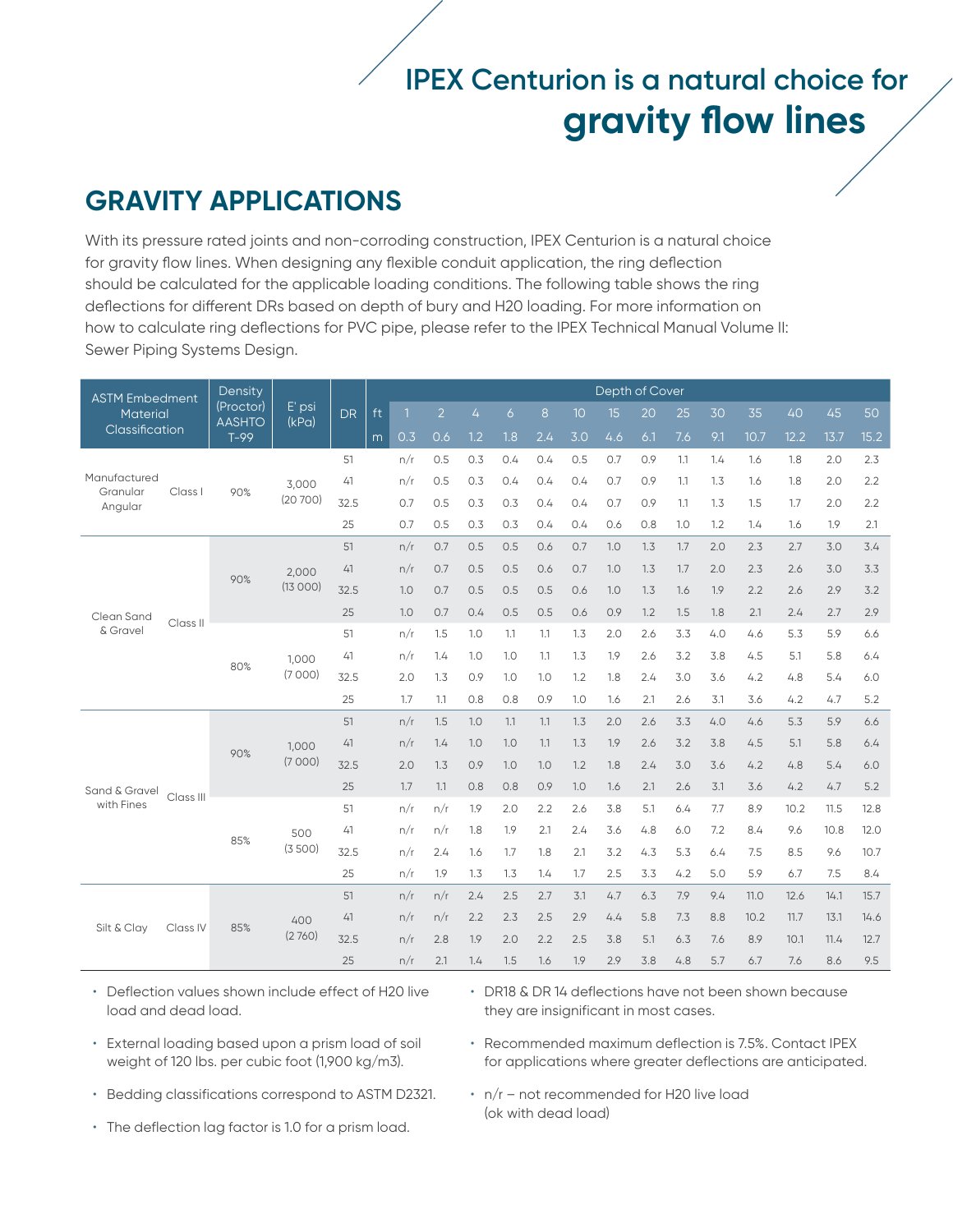

## **DIMENSIONS**

IPEX Centurion is manufactured with a cast-iron outside diameter (CIOD) so it is compatible with much of the existing older infrastructure of iron pipes. In addition, IPEX Centurion can be field-cut, which means unexpected changes in the field can be accommodated quickly, without having to wait for special custom pieces and shop drawings.

IPEX Centurion Fittings are manufactured using sections of AWWA C900 pipe that are fused or bonded together. Some fittings are overwrapped with a layer of fibre reinforced plastic (FRP). While IPEX Centurion is compatible with iron fittings, IPEX recommends the use of IPEX Centurion fittings exclusively with IPEX Centurion pipe.

|             |       | PR/PC 80 (DR 51) |         |                               |      |                      |         |               |         | PR/PC 100 (DR 41)             |      |                      |         | PR/PC 125 (DR 32.5) |         |                               |      |                      |         |
|-------------|-------|------------------|---------|-------------------------------|------|----------------------|---------|---------------|---------|-------------------------------|------|----------------------|---------|---------------------|---------|-------------------------------|------|----------------------|---------|
| <b>Size</b> |       | Average<br>ID    |         | Min. Wall<br><b>Thickness</b> |      | Average<br><b>OD</b> |         | Average<br>ID |         | Min. Wall<br><b>Thickness</b> |      | Average<br><b>OD</b> |         | Average<br>ID       |         | Min. Wall<br><b>Thickness</b> |      | Average<br><b>OD</b> |         |
| in.         | mm    | in               | mm      | in                            | mm   | in                   | mm      | in            | mm      | in                            | mm   | in                   | mm      | in                  | mm      | in                            | mm   | in                   | mm      |
| 14          | 350   |                  |         |                               |      |                      |         | 14.6          | 369.7   | 0.37                          | 9.5  | 15.3                 | 388.6   | 14.4                | 364.7   | 0.47                          | 12.0 | 15.3                 | 388.6   |
| 16          | 400   | 16.7             | 423.7   | 0.36                          | 9.19 | 17.4                 | 442.0   | 16.6          | 420.4   | 0.43                          | 10.8 | 17.4                 | 442.0   | 16.3                | 414.5   | 0.54                          | 13.6 | 17.4                 | 442.0   |
| 18          | 450   | 18.7             | 475.9   | 0.38                          | 9.74 | 19.5                 | 495.3   | 18.5          | 471.1   | 0.48                          | 12.1 | 19.5                 | 495.3   | 18.3                | 464.8   | 0.6                           | 15.2 | 19.5                 | 495.3   |
| 20          | 500   | 20.8             | 527.0   | 0.42                          | 10.8 | 21.6                 | 548.6   | 20.5          | 521.8   | 0.53                          | 13.4 | 21.6                 | 548.6   | 20.3                | 514.6   | 0.67                          | 16.9 | 21.6                 | 548.6   |
| 24          | 600   | 24.8             | 629.6   | 0.50                          | 12.9 | 25.8                 | 655.3   | 24.5          | 623.3   | 0.63                          | 16.0 | 25.8                 | 655.3   | 24.2                | 615.0   | 0.8                           | 20.2 | 25.8                 | 655.3   |
| 30          | 750   | 30.7             | 780.9   | 0.63                          | 15.9 | 32.0                 | 812.8   | 30.4          | 773.2   | 0.78                          | 19.8 | 32.0                 | 812.8   | 30.0                | 762.8   | 0.98                          | 25.0 | 32.0                 | 812.8   |
| 36          | 900   | 36.8             | 934.7   | 0.75                          | 19.1 | 38.3                 | 972.8   | 36.4          | 925.3   | 0.93                          | 23.7 | 38.3                 | 972.8   | 35.9                | 912.9   | 1.18                          | 29.9 | 38.3                 | 972.8   |
| 42          | 1,050 | 42.6             | 1,082.8 | 0.87                          | 22.2 | 44.5                 | 1,130.3 | 42.2          | 1,071.4 | 1.09                          | 27.5 | 44.5                 | 1,130.3 | 41.6                | 1,056.6 | 1.37                          | 34.8 | 44.5                 | 1,130.3 |
| 48          | 1,200 | 48.7             | 1,236.2 | 1.00                          | 25.3 | 50.8                 | 1,290.3 | 48.2          | 1,223.0 | 1.24                          | 31.5 | 50.8                 | 1,290.3 | 47.7                | 1,211.1 | 1.56                          | 39.6 | 50.8                 | 1,290.3 |
| 54          | 1,350 | 55.3             | 1,404.6 | 1.13                          | 28.7 | 57.6                 | 1,462.0 | 54.8          | 1,391.9 | 1.40                          | 35.7 | 57.6                 | 1,462.0 | 54.1                | 1,374.1 | 1.77                          | 45.0 | 57.6                 | 1,462.0 |
| 60          | 1,500 | 59.2             | 1,503.2 | 1.21                          | 30.7 | 61.6                 | 1,564.9 | 58.6          | 1,488.4 | 1.50                          | 38.1 | 61.6                 | 1,564.9 |                     |         |                               |      |                      |         |

| <b>Size</b> |       | PR/PC 165 (DR25)         |         |                               |      |                      |         | PR/PC 235 (DR18)         |                          |                               |      |               |       |                                 | PR/PC 305 (DR14) |                               |      |                      |       |  |
|-------------|-------|--------------------------|---------|-------------------------------|------|----------------------|---------|--------------------------|--------------------------|-------------------------------|------|---------------|-------|---------------------------------|------------------|-------------------------------|------|----------------------|-------|--|
|             |       | Average<br>ID            |         | Min. Wall<br><b>Thickness</b> |      | Average<br><b>OD</b> |         | Average,<br>ID           |                          | Min. Wall<br><b>Thickness</b> |      | Average<br>OD |       | Average<br>ID                   |                  | Min. Wall<br><b>Thickness</b> |      | Average<br><b>OD</b> |       |  |
| in.         | mm    | in.                      | mm      | in                            | mm   | in.                  | mm      | in                       | mm                       | in                            | mm   | in            | mm    | in                              | mm               | in                            | mm   | in                   | mm    |  |
| 14          | 350   | 14.1                     | 357.5   | 0.61                          | 15.6 | 15.3                 | 388.6   | 13.6                     | 345.4                    | 0.85                          | 21.6 | 15.3          | 388.6 | 13.1                            | 333.0            | .09                           | 27.8 | 15.3                 | 388.6 |  |
| 16          | 400   | 16.0                     | 406.6   | 0.70                          | 17.7 | 17.4                 | 442.0   | 15.5                     | 392.9                    | 0.97                          | 24.6 | 17.4          | 442.0 | 14.9                            | 378.8            | 1.24                          | 31.6 | 17.4                 | 442.0 |  |
| 18          | 450   | 17.9                     | 455.7   | 0.78                          | 19.8 | 19.5                 | 495.3   | 17.3                     | 440.3                    | 1.08                          | 27.5 | 19.5          | 495.3 |                                 |                  |                               |      |                      |       |  |
| 20          | 500   | 19.9                     | 504.7   | 0.86                          | 22.0 | 21.6                 | 548.6   | 19.2                     | 487.6                    | 1.20                          | 30.5 | 21.6          | 548.6 | $\hspace{0.1mm}-\hspace{0.1mm}$ |                  |                               |      |                      |       |  |
| 24          | 600   | 23.7                     | 602.9   | 1.03                          | 26.2 | 25.8                 | 655.3   | 22.9                     | 582.5                    | 1.43                          | 36.4 | 25.8          | 655.3 |                                 |                  |                               |      |                      |       |  |
| 30          | 750   | 29.4                     | 747.8   | 1.28                          | 32.5 | 32.0                 | 812.8   | 28.4                     | 722.4                    | 1.78                          | 45.2 | 32.0          | 812.8 |                                 |                  |                               |      |                      |       |  |
| 36          | 900   | 35.2                     | 895.0   | 1.53                          | 38.9 | 38.3                 | 972.8   | $\overline{\phantom{a}}$ |                          |                               |      |               |       |                                 |                  |                               |      |                      |       |  |
| 42          | 1,050 | 40.9                     | 1,039.9 | 1.78                          | 45.2 | 44.5                 | 1,130.3 | $\overline{\phantom{m}}$ | $\qquad \qquad -$        |                               |      |               |       |                                 |                  |                               |      |                      |       |  |
| 48          | 1,200 | $\overline{\phantom{0}}$ |         |                               |      |                      |         |                          |                          |                               |      |               |       |                                 |                  |                               |      |                      |       |  |
| 54          | 1,350 | $\overline{\phantom{m}}$ |         | $\overline{\phantom{a}}$      | -    |                      |         |                          | $\overline{\phantom{0}}$ |                               | -    |               |       |                                 |                  |                               |      |                      |       |  |
| 60          | 1,500 | $\overline{\phantom{0}}$ |         |                               |      |                      |         |                          |                          |                               |      |               |       |                                 |                  |                               |      |                      |       |  |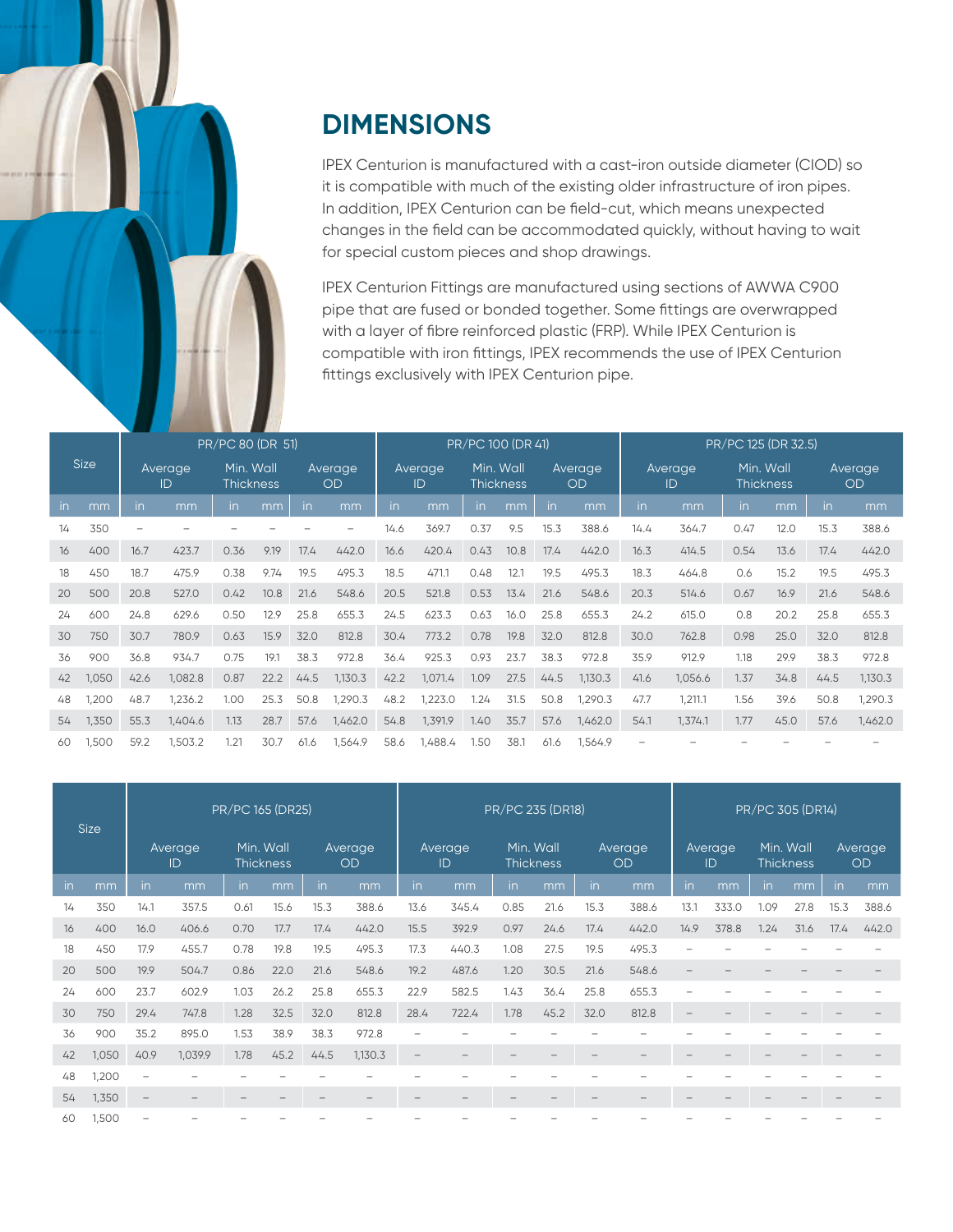| <b>DR</b> | <b>Surge Pressure</b> |     |  |  |  |  |  |
|-----------|-----------------------|-----|--|--|--|--|--|
|           | psi                   | kPa |  |  |  |  |  |
| 51        | 10.8                  | 74  |  |  |  |  |  |
| 41        | 11.4                  | 79  |  |  |  |  |  |
| 32.5      | 12.8                  | 88  |  |  |  |  |  |
| 25        | 14.7                  | 101 |  |  |  |  |  |
| 18        | 17.4                  | 120 |  |  |  |  |  |
| 14        | 19.8                  | 137 |  |  |  |  |  |

### **SURGE PRESSURES**

Transient pressures in pipelines occur as a result of the fluid velocity changing over a relatively short time. However it should be noted that for most large diameter pipelines, a formal transient analysis should be carried out by a qualified person in order to fully understand the effects of transients in any given system.

The table on the side shows the surge pressure generated assuming an instantaneous stoppage of a flow moving at 0.3 m/s (1 ft/s).

## **SAMPLE SPECIFICATION**

### **General**

Pipe must conform to AWWA C900 and be certified to CSA B137.3 "Rigid Polyvinyl Chloride (PVC) Pipe for Pressure Applications." Pressure Class or Rating of pipe shall be as assigned in the AWWA and CSA standards and all be derived using a Hydrostatic Design Stress of 2,000 psi (13.8 MPa). For pressure applications, each length of pipe must be hydrotested at twice the rating and a short-term pressure test must be conducted once per production run. Pipe to be IPEX Centurion or approved equal.

### **Fabricated Fittings**

Fabricated fittings shall be made from segments of AWWA C900 pipe that are butt-fused or bonded together. Some fittings are over-wrapped with fiberglass-reinforced polyester. The fittings must always meet the pressure/class rating of the pipe system.

### **Deflecting the Joint**

The procedure for offsetting the IPEX gasketed joint is shown below.

- 1. Make a concentric assembly, but push the spigot into the bell only to a point about 1/2 inch (13mm) short of the reference line (the first reference line if there are two). This incomplete assembly permits more movement of the end of the pipe at the bottom of the bell.
- 2. Without delay, shift the loose bell end of the assembled length by not more than the following recommended maximum offsets. Use only manual effort.

#### MAXIMUM RECOMMENDED OFFSETS, TO ACHIEVE MINIMUM CURVE RADIUS BY DEFLECTING A STRAIGHT LENGTH OF PIPE AT THE JOINT (FOR ALL PRODUCTS)

|    | Pipe Size                                     |    | Max Offset | Angle<br>at One | <b>Resulting Radius of</b><br>Curvature Using |       |  |  |  |  |
|----|-----------------------------------------------|----|------------|-----------------|-----------------------------------------------|-------|--|--|--|--|
| in | mm                                            | in | mm         | <b>Bell</b>     | 20ft (6m) Lengths                             |       |  |  |  |  |
|    | $14 - 60$ 350 - 1.500                         | 4  | 100        | $1.0^\circ$     | 1.146 ft                                      | 349 m |  |  |  |  |
|    | <b>Fabricated PVC</b><br>Fittings (all sizes) | 4  | 100        | $10^{\circ*}$   | 1.146 ft                                      | 349 m |  |  |  |  |

\* Bell-by-Bell fittings such as tees and couplings offer a total of 2° deflection per fitting.

### **Standards**



AWWA C900



CSA B137.3



NQ 3624-250



NSF 61



FM 1612 UL 1285 DR 18 is FM approved to 24" (600mm)



DR 18 is listed to 24" (600mm) DR 25 is listed to 30" (750mm)